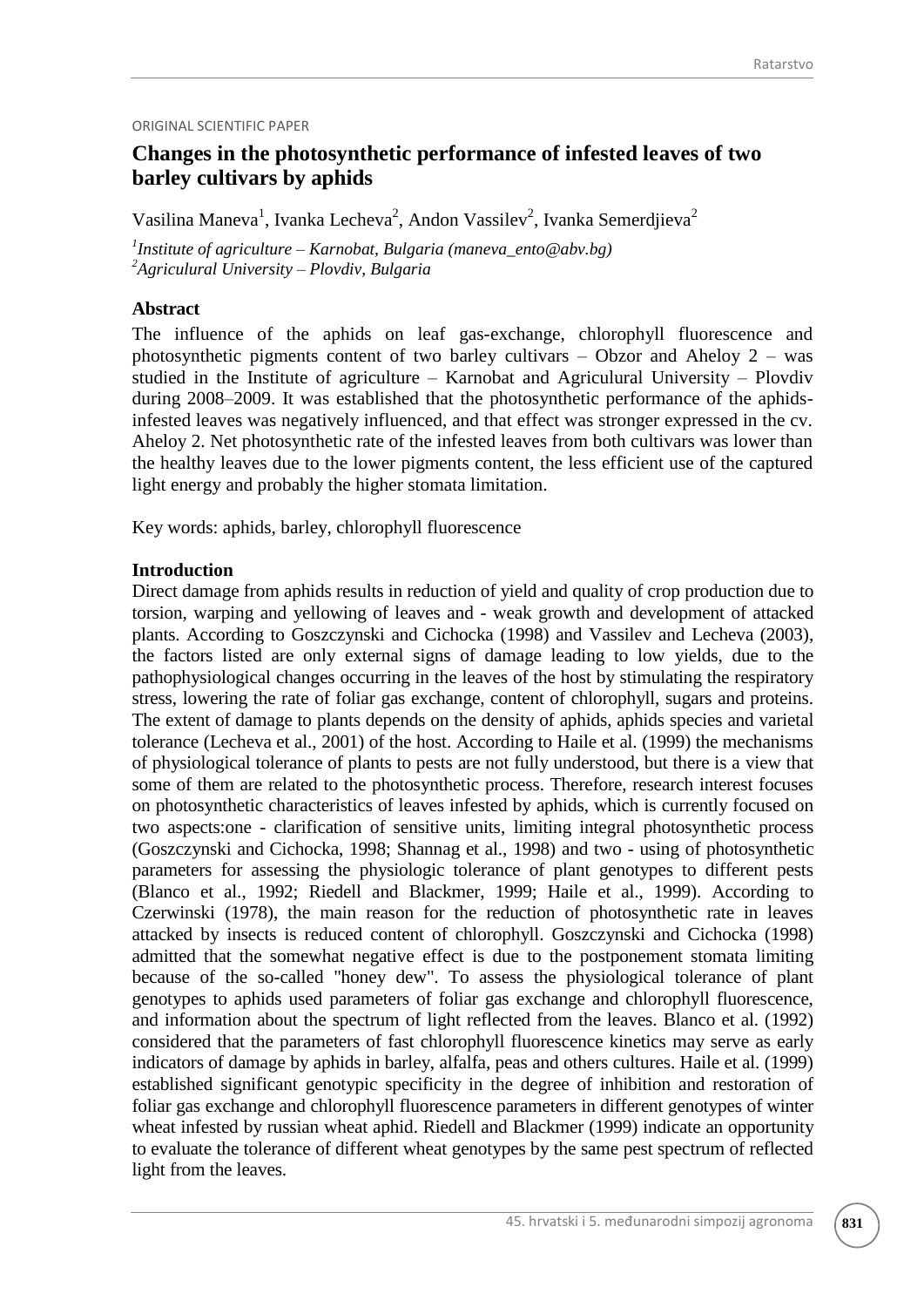# **Materials and methods**

Studies were conducted at the Institute of Agriculture - Karnobat and Agriculural University – Plovdiv during the period 2008 - 2009 year. Under study were healthy and infested by aphids leaves of two cultivars of barley – Aheloy 2 and Obzor. We studied two cultivars of barley due to their different sensitivity. Plants were grown in pots under laboratory conditions, some of them were colonized and multiplied aphids, others without aphids served as controls. Average density - 12 aphids per leaf from attacked plants were selected. Marked the leaves were used for analysis of foliar gas exchange, chlorophyll fluorescence, contents of photosynthetic Pigments and anatomy - morphological characteristics. Leaf gas exchange (net photosynthesis rate - A, the intensity of transpiration - Е and stomatal conductivity - gs) was determined by photosynthetic portable LCA-4 system (ADC ltd, England) in not pike off and carefully cleaned from aphids leaves under the following conditions: illumination ( PHARE) - 1000 - 1200 μmol m-2 s-1, temperature 30 -  $32^{\circ}$ C and relative humidity - 60 - 65%. The main parameters of chlorophyll fluorescence: Fv / Fm - potential activity photosystem 2 (FS2), Y - quantum yield or actual functional activity of FS2,  $qP$  - photochemical quenching and  $qN$  – not photochemical quenching in the same leaves was determined with Chlorophyll Fluorometers MINI-PAM (H. Walz, Germany) procedure described earlier (Bozhinova and all, 1999). Photosynthetic pigments were extracted with 85% acetone, their extintions are set at Spekol 11, and their contents evaluated by McKinney (1941). Anatomy morphological measurements of healthy and infested leaves are made at the Department of Botany and Agrometeorology, using Cytology technique (Nikolov and Daskalov, 1966) and Convenient Method for studying grass leaf epidermis (Hilu and Randall, 1984). Leaves were examined by two cultivars of barley attacked by aphids and attacked sample (control), and fixed in 75% ethyl alcohol. Cuttings are made from the middle part of fully developed leaf lamina, as they are made permanent microscopic preparations. The thickness of mesophile and number of stomata with eyepiece was measured (10X micrometer). 30 measurements of length and width of stomata are made (100X with eyepiece micrometer). It is estimated the number of mm ². Data are processed by the methods of variation statistics.

# **Results and discussion**

External signs of direct damage of aphids resulting in reduction of yield and quality of crop production was studied by several authors, but research into pathophysiological aspect in our coutry is limited and incomplete information in particular on changes in photosynthesis of barley plant attacked by aphids motivated conduct the survey.

Data on foliar gas exchange in healthy and infested leaves of both barley cultivars Aheloy2 and Obzor are shown in Figure 1. We consider that the values of net photosynthesis speed (A)in the healthy leaves are in the range of 3 to 6 μmol CO2 m-2 s-1. The values of cultivar Aheloy 2 are higher than cultivar Obzor, but - overall, the invasion of aphids reduced the intensity of foliar gas exchange and the intensity of Transpiration (E). Of the three tested parameters - rate of net photosynthesis (A), intensity of Transpiration (E) and stomatal conductance (gs) - at - high degree of speed is suppressed net photosynthesis (A), in which a cultivar Aheloy 2 is - clear expressed. The results obtained for the negative effect of aphids on the rate of net photosynthesis (A) in two cultivars of barley broadly correspond with the known literature data for other aphids, such as the degree of inhibition of A depends on the number of aphids, plant species and genotype and the duration of exposure (Shannag et al., 1998; Haile et al., 1999; Goszczynski and Cichocka, 1998).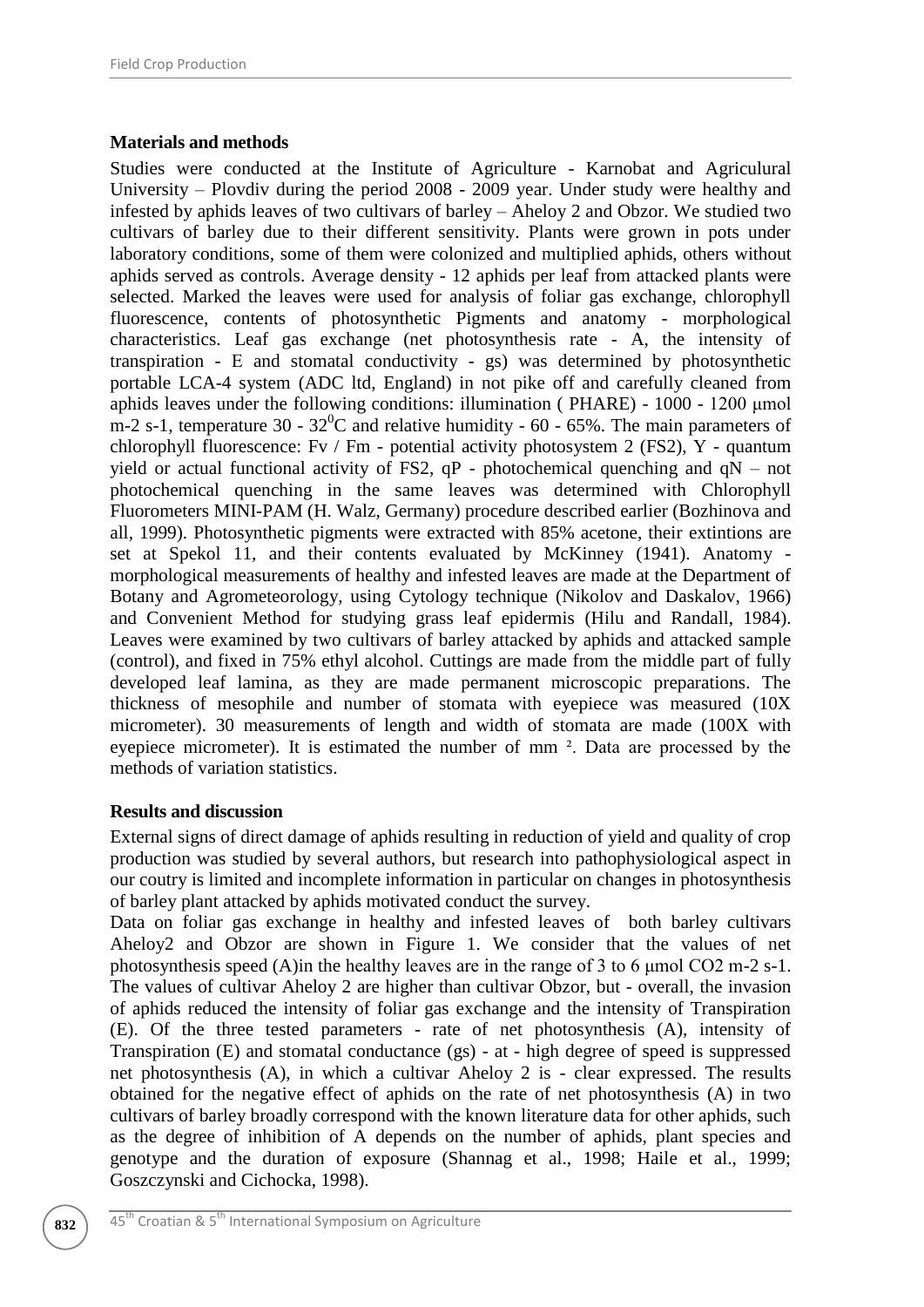The leaves of the studied, barley cultivars was consisted of lamina and sheath, and leaf blade on the bottom side was smooth with a clear and prominent median nerve in the upper surface of striated veined. Major epidermal cells were of two types-short and elongated, arranged in parallel rows. Cells were extended with straight sides.The leaves of the both cultivars were **amphistomous type.**

Net rate of photosynthesis depends on many factors, one of which was stomatal limiting. The stomata were located in parallel rows on the surface and the upper and lower epidermis, a slight overstated of their number in a cultivar Obzor. Closing cells were dumbbell form. Tend to increase in the number of stomata greater attacked plants compared to control (Table 1) and reducing their width and length (Table 1), probably due to reaction of the plant to attack by aphids. Motor cells were located fan-shaped on the surface of the upper epidermis and formes motor stripes on both sides of the main vein. Mesophile was composed of homogeneous cells arranged in rows between two evenly epidermis. There was increasing of its thickness, which was probably the plant's response to attack by aphids (Table 1). Vascular bundles were closed collateral with parenchymatous collar one-line cells.

Reducing the width and length of stomata was probably the main reason for their strong inhibition of Transpiration (E), this gives us grounds to support the opinion of Goszczynski and Cichocka (1998) that some of the factors limiting the A could be associated with limited access of  $CO<sub>2</sub>$ . Aheloy  $2 \longrightarrow$  Obzor



**Fig. 1. Influence of leaf aphids on photosynthetic rate (A), transpiration rate (E) and stomatal conductance (gs) in the leaves of two barley cultivars –Aheloy 2 and Obzor.**

#### **Table 1. Anatomy – morphological indicators of healthy and infested leaves of barley**

| $\mu$ m) widin of stomata (w $\mu$ $\mu$ m) and mespphyle unckness ( $\mu$ i $\mu$ m) |                          |        |              |                   |       |      |                       |       |      |                   |       |      |
|---------------------------------------------------------------------------------------|--------------------------|--------|--------------|-------------------|-------|------|-----------------------|-------|------|-------------------|-------|------|
|                                                                                       | Aheloy 2 barley cultivar |        |              |                   |       |      | Obzor barley cultivar |       |      |                   |       |      |
|                                                                                       | Control (0 aphids)       |        |              | 12 aphids on leaf |       |      | Control (0 aphids)    |       |      | 12 aphids on leaf |       |      |
|                                                                                       | X                        | $S\%$  | M/m          | Х                 | $S\%$ | M/m  | X                     | $S\%$ | M/m  | Χ                 | $S\%$ | M/m  |
| adS<br><b>NS</b>                                                                      | 134.63                   | 8.39   | 1.42         | 174.63            | 6.99  | 1.32 | 196.01                | 7.42  | 1.25 | 209.71            | 6.06  | 1.32 |
| adS<br>LS                                                                             | 47.46                    | 3.97   | 1.13         | 46.0              | 5.29  | 1.21 | 37.3                  | 10.81 | 1.5  | 38.7              | 9.33  | 1.53 |
| adS<br>WS                                                                             | 21.8                     | 7.84   | 1.35         | 16.26             | 7.73  | 1.35 | 17.76                 | 7.63  | 1.33 | 17.79             | 12.05 | 1.57 |
| abS<br><b>NS</b>                                                                      | 122.11                   | 12.55  | 1.48         | 190.36            | 6.09  | 1.28 | 150.28                | 7.04  | 1.32 | 146.88            | 6.5   | 1.35 |
| abS<br>LS                                                                             | 47.46                    | 3.97   | 1.13         | 46.0              | 5.29  | 1.21 | 47.7                  | 8.07  | 1.47 | 42.7              | 7.17  | 1.36 |
| abS<br>WS                                                                             | 19.4                     | 5.67   | 1.22         | 16.26             | 7.73  | 1.35 | 22.23                 | 10.0  | 1.66 | 16.1              | 8.83  | 1.46 |
| MT                                                                                    | 79.66                    | 9.6    | 1.5          | 88                | 7.54  | 1.42 | 53.66                 | 14.25 | 2.33 | 77.0              | 6.94  | 1.28 |
|                                                                                       | v y                      | $\sim$ | $\mathbf{r}$ |                   |       |      |                       |       |      |                   |       |      |

Ad surface (AdS) and ab surface (AbS) indicators: number of stomata (NS in mm<sup>2</sup>), lenght of stomata (LS  $100 \text{ C}$  width of  $\frac{1}{2}$   $\frac{1}{2}$   $\frac{1}{2}$   $\frac{1}{2}$   $\frac{1}{2}$   $\frac{1}{2}$   $\frac{1}{2}$   $\frac{1}{2}$   $\frac{1}{2}$   $\frac{1}{2}$   $\frac{1}{2}$   $\frac{1}{2}$   $\frac{1}{2}$   $\frac{1}{2}$   $\frac{1}{2}$   $\frac{1}{2}$   $\frac{1}{2}$   $\frac{1}{2}$   $\frac{1}{2}$   $\frac{1}{2}$ 

 $X = average$ ;  $S = ; M/m = maximum$ : minimum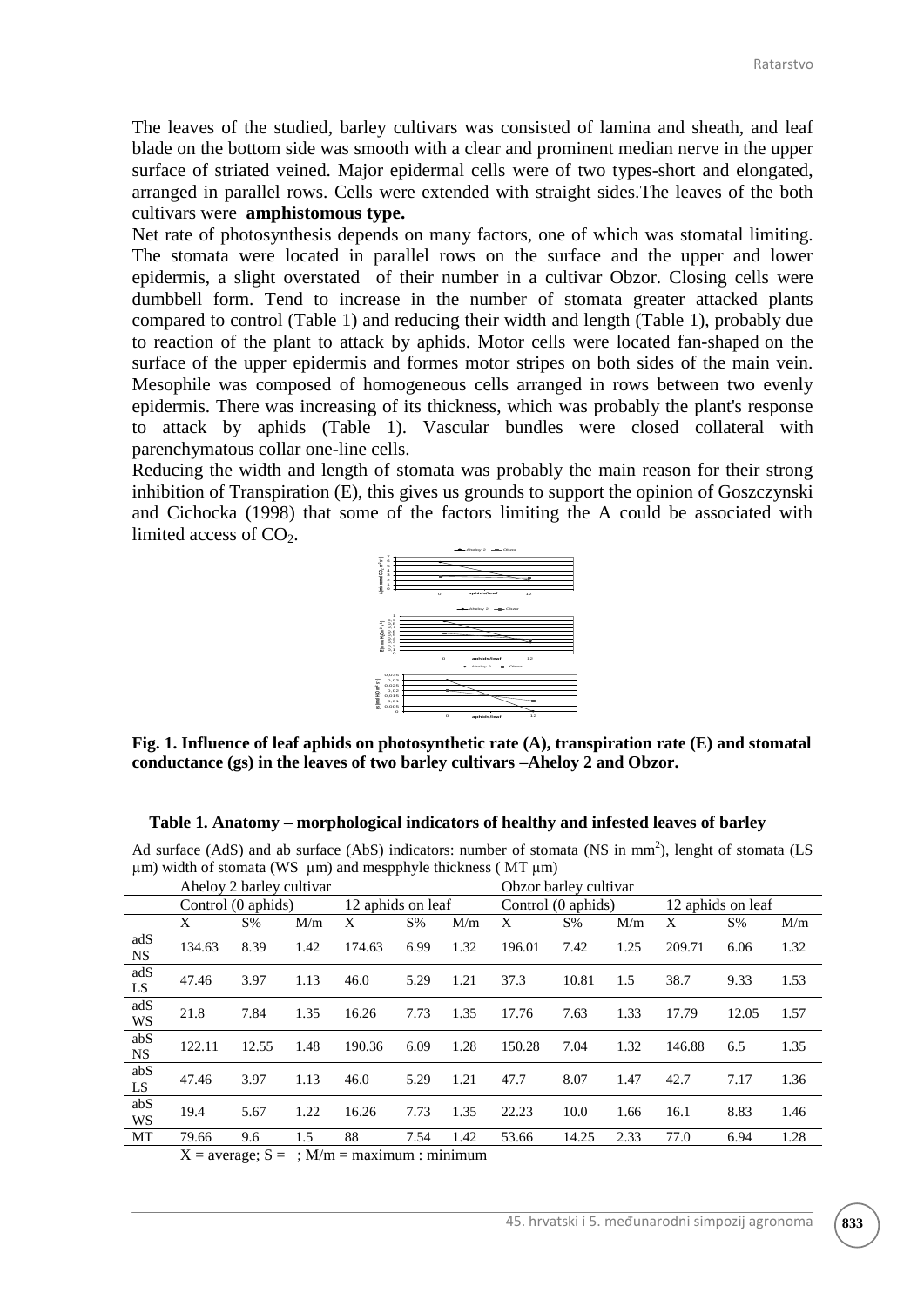Another limiting parameter (A) can be quantity and the relations of photosynthetic pigments. Although between the absorption of light energy from the leaves and quantity of pigments (Terry, 1980), there was no linear relation but their reduction may be somewhat limited A. The data indicated in Fig. 2 show that the feeding of aphids reliably reduces the amount of chlorophyll and carotenoids in both cultivars. Amount of chlorophyll in attacked leaves variants (12 number per leaf aphids) in a cultivar Aheloy 2 decreased by 20.98% and that of carotenoids by 14.29%. In the corresponding version of the quantity of cultivar Obzor photosynthetic pigments decreased even more - a significant 26.96% in chlorophyll, and 27.61% for carotenoids. In a cultivar Aheloy 2 ratio chlorophyll a / chlorophyll b increased and the ratio chlorophylls / carotenoids decreased, while the cultivar Obzor chlorophyll ratio a / chlorophyll b significantly reduced and the ratio chlorophylls / carotenoids steadily rising. Given the substantial and significant reduction of the pigments in barley attacked leaves may accept the opinion of Czerwinski (1978), that's one of the main reasons for reducing their photosynthetic rate. Reduction of photosynthetic pigments in attacked leaves may be explained mainly by the fact that they are an important source of nitrogen for aphids.



**Figura 2. Influence of leaf aphids on both content (A, C) of and ratios between (B, D) photosynthetic pigments in the leaves of two barley cultivars – Aheloy 2 and Obzor. In the**  figure, different letters  $(a, b)$  express significant differences between treatments  $(P = 0.1\%)$ , **with "a" representing the highest value.**

Inhibition of net photosynthetic rate (A) in barley leaves attacked by insects is due to many factors directly related to breaches in photosynthetic electronic transport and carbon assimilation and indirectly - in other physiological processes. To a certain extent the nature of these disorders can be judged by the parameters of chlorophyll fluorescence. It is known that in conditions of stress reaction fluorescence emission in plants growing and changing its kinetics. This was in the biotic stress caused by the attack of aphids in alfalfa and wheat (Blanco et al., 1992; Haile et al., 1999).

Data reflecting changes in some fluorescent parameters in leaves infested by aphids (12 number per leaf) in both cultivars are shown in Fig. 3. We see that in this density of the insects are not reported significant changes in the ratio Fv / Fm, which is an indicator of the functional potential of FS2. While the values of quantum yield (Y) and fighting photochemical (qP) of fluorescence decreased, while those of nefotohimichnoto fighting (qN) increased, which most - generally reflects the nature of the negative impact of aphids on photosynthetic function. Data show that inhibition of Y and  $qP$  in sensitive cultivar Aheloy 2 (Fig. 3 A) is - significantly compared with that for a relatively tolerant cultivar Obzor (Fig. 3 B), which corresponds with data on net photosynthetic rate (Fig. 1) and the amount of photosynthetic pigments (Fig. 2) in leaves infested by aphids in two cultivars.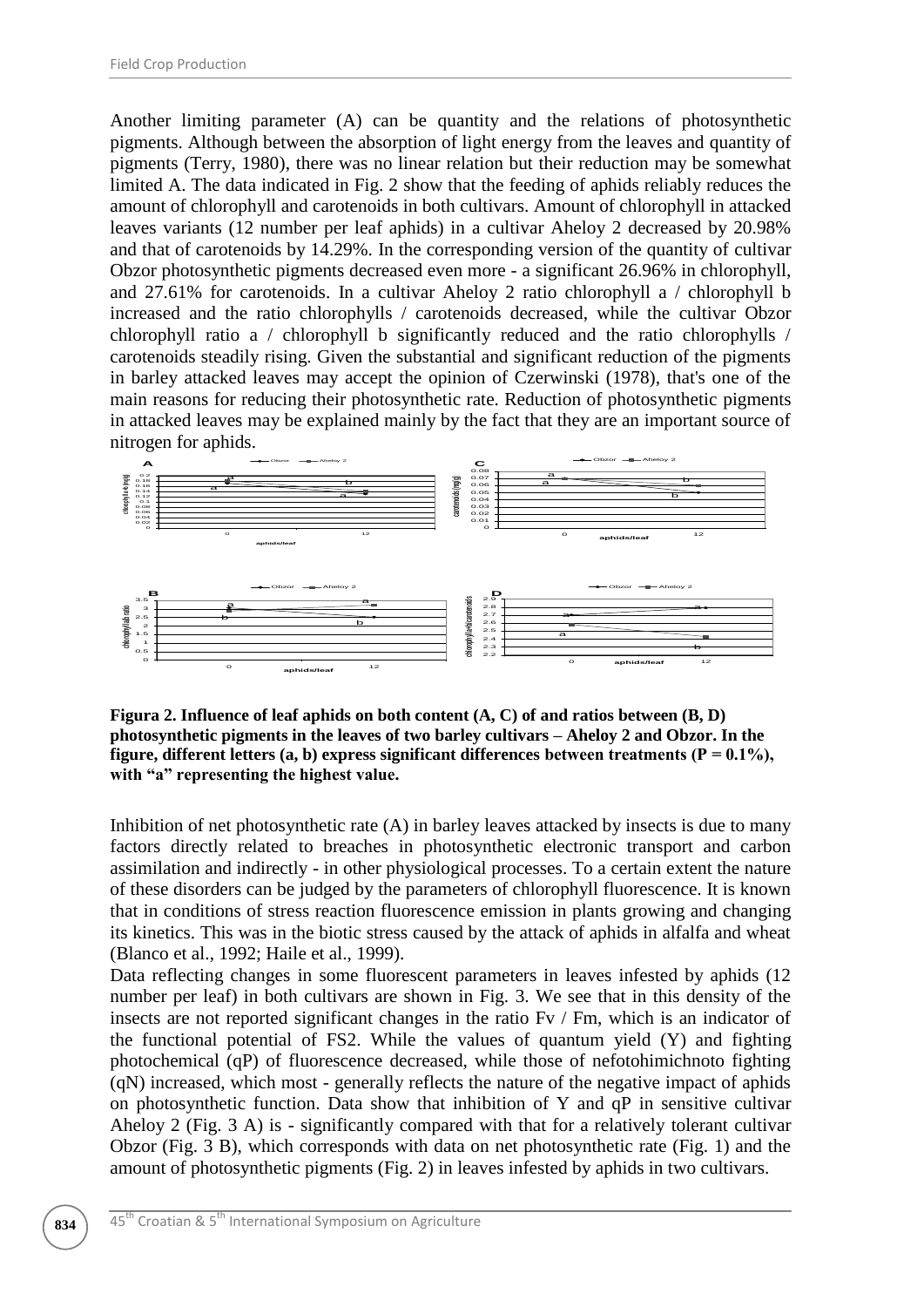

**Figura 3. Influence of leaf aphids on some chlorophyll fluorescence parameters in the leaves of two barley cultivars – Aheloy 2 (А) and Obzor (В).**

As with other stress effects, and in this case indicators in steady photosynthesis (Y, qP and  $qN$ ) are much less sensitive than those in dark adapted leaves (Fy / Fm). According to Haile et al. (1999) inhibition of photosynthetic rate (A) in infested by Russian wheat aphid wheat genotypes is mainly due to - low efficiency of photochemical processes. Along with this possible reason, net photosynthetic rate (A) in infested by aphids barley leaves may be limited on biochemical level, as suggested for example by Tafrina deformans infected leaves of peach (Piperkova and Vassilev, 1999). In this case electron transport processes may be inhibited (indicator for which the reduced values of Y and qP) in the feedback path due to an excess of ATP and reducing equivalents, as a result of diminished use in the processes of the Calvin cycle in a significant part of the light energy is utilized disappear as heat (qN values increase).

### **Conclusions**

Invasion of aphids inhibited net photosynthetic rate in leaves of barley cultivar Aheloy 2 and cultivar Obzor. Found a negative effect due to the complex of factors, some of which have reduced amount of photosynthetic pigments in - the low efficiency of utilization of light energy in photosynthetic processes and possibly increased stomatal limiting. The negative effect of aphids is highly developed in the sensitive cultivar Aheloy 2.

Given the high sensitivity, non-destructive nature and speed of measurement of fluorescent and gas detection parameters with modern portable systems Photosynthetic [LCA-4 (ADC), Li 6000 (Li - Cor) and the MINI-PAM (H. WALZ)], is recommends their use in screening tests for physiological tolerance of barley genotypes to aphids.

#### **References**

- Blanco, L. R., Adamson H. Y., Hales D. F. (1992). Chlorophyll fluorescence kinetics as a measure of stress in plants infested with aphids. Implications for studies of resistance. Journal of the Australian Entomological Society, 31: 221 – 222.
- Czerwinski, W. (1978). Fizjologia voslin, PWN, Warszawa, 605 pp.
- Goszczynski, W., Cichocka E. (1998). Effects of apids on their host plants. In: Aphids in natural and managed ecosystems (Nieto Nefria, JM, Dixon, AFG., eds.) 197 – 203. Universidad de Leon, Leon, Spain, ISBN 84 – 7719 – 628 – 1.
- Haile, F. J., Higley L. G., Ni X. Z., Quisenberry S. S. (1999). Physiological and growt tolerance in wheat to Russian wheat aphid (Homoptera; Aphididae) injury. Environmental Entomology, 28: (5), 787 – 794.
- Hilu, K. W., Randall J. L. (1984). Convenient Method for studying grass leaf epidermis. Taxon, 33, 413 – 415.